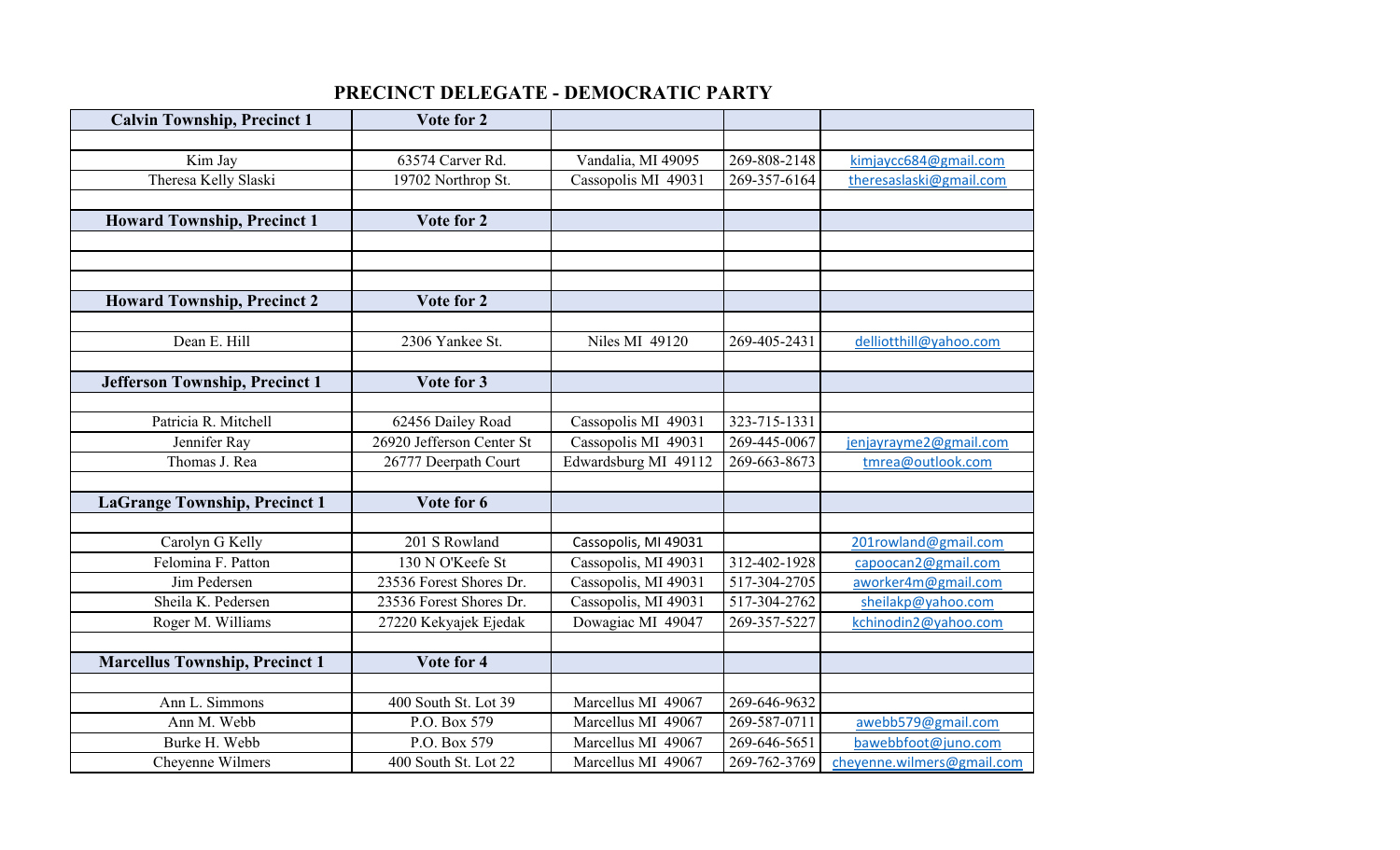| <b>Mason Township, Precinct 1</b>   | Vote for 2           |                       |              |                           |
|-------------------------------------|----------------------|-----------------------|--------------|---------------------------|
|                                     |                      |                       |              |                           |
|                                     |                      |                       |              |                           |
|                                     |                      |                       |              |                           |
|                                     |                      |                       |              |                           |
| <b>Milton Township, Precinct 1</b>  | Vote for 2           |                       |              |                           |
|                                     |                      |                       |              |                           |
| <b>Gregory Snider</b>               | 69328 Brush Trail    | <b>Niles MI 49120</b> | 269-663-2048 | gsnider@nd.edu            |
|                                     |                      |                       |              |                           |
|                                     |                      |                       |              |                           |
| <b>Newberg Township, Precinct 1</b> | Vote for 1           |                       |              |                           |
|                                     |                      |                       |              |                           |
|                                     |                      |                       |              |                           |
|                                     |                      |                       |              |                           |
|                                     |                      |                       |              |                           |
|                                     |                      |                       |              |                           |
| <b>Ontwa Township, Precinct 1</b>   | Vote for 5           |                       |              |                           |
|                                     |                      |                       |              |                           |
| Barbara L. Dempsey                  | 71138 Meadow Drive   | Edwardsburg MI 49112  | 574-360-5550 | blwriter@aol.com          |
| Mary Anne Hoebeke                   | 27184 US 12          | Edwardsburg, MI 49112 | 269-264-2078 | mahoebeke@gmail.com       |
| Cynthia S. Hruska                   | 69893 Roy Drive      | Edwardsburg MI 49112  | 269-414-4622 | chruska3@comcast.net      |
|                                     |                      |                       |              |                           |
|                                     |                      |                       |              |                           |
| <b>Ontwa Township, Precinct 2</b>   | Vote for 5           |                       |              |                           |
|                                     |                      |                       |              |                           |
| <b>Judy Ashley</b>                  | 70409 Adamsville Rd. | Edwardsburg, MI 49112 | 269-699-5376 | judyashley720@gmail.com   |
| Mary Ann Crete                      | 23501 Lakeview St.   | Edwardsburg, MI 49112 | 269-228-1025 | maryanncrete@aol.com      |
| Mary Geminder                       | 24049 Redfield St.   | Edwardsburg, MI 49112 | 269-663-8142 | marygeminder@frontier.com |
| Jill Meuninck                       | 24097 North Shore    | Edwardsburg, MI 49112 | 269-823-4513 | meuninckj@gmail.com       |
| Ann Tideman                         | 68816 Twilight St.   | Edwardsburg, MI 49112 | 269-699-7195 | wayneann@gmail.com        |
|                                     |                      |                       |              |                           |
|                                     |                      |                       |              |                           |
|                                     |                      |                       |              |                           |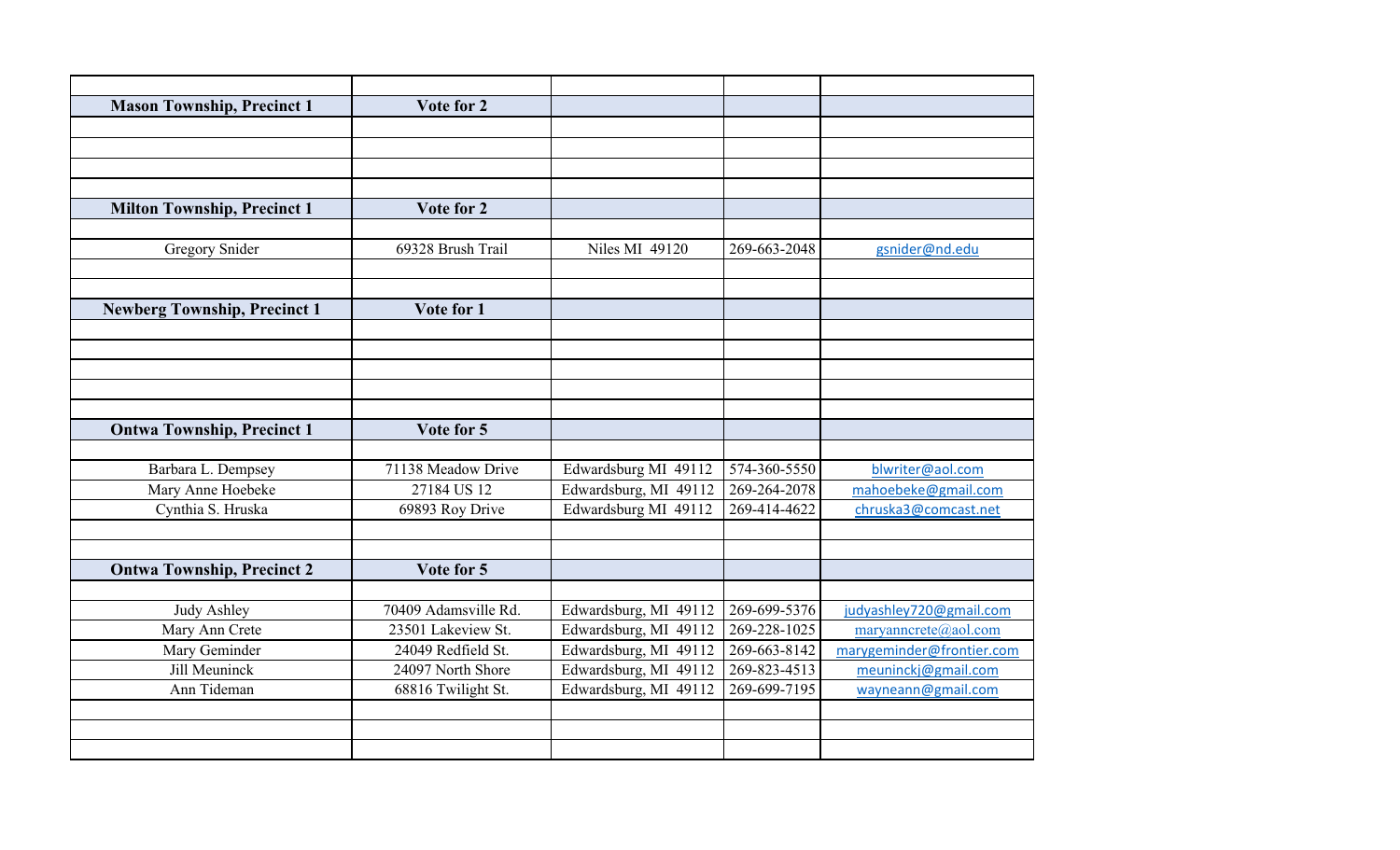| <b>Penn Township, Precinct 1</b>         | Vote for 3                   |                       |              |                       |
|------------------------------------------|------------------------------|-----------------------|--------------|-----------------------|
|                                          |                              |                       |              |                       |
| <b>Hailey Colpitts</b>                   | 60695 Maple St., PO Box 102  | Vandalia, MI 49095    | 269-535-6124 | haileycolp@yahoo.com  |
| Zane Lankford                            | 21474 Carlton Ave.           | Cassopolis, MI 49031  | 574-536-4644 | zlankford@comcast.net |
| Beverly J. Smith                         | 57974 Penn                   | Cassopolis, MI 49031  | 269-445-2068 | cloverhill0@gmail.com |
|                                          |                              |                       |              |                       |
| <b>Pokagon Township, Precinct 1</b>      | Vote for 3                   |                       |              |                       |
|                                          |                              |                       |              |                       |
| Carolyn Rygg                             | 33211 Rohlf's Lane           | <b>Niles MI 49120</b> | 269-340-2369 | carolrygg@gmail.com   |
| Margaret Wyant                           | 29419 Hampshire Road         | Dowagiac MI 49047     | 269-782-6842 | marrywyant@yahoo.com  |
|                                          |                              |                       |              |                       |
|                                          |                              |                       |              |                       |
| <b>Porter Township, Precinct 1</b>       | Vote for 2                   |                       |              |                       |
|                                          |                              |                       |              |                       |
| <b>Blair Garceau</b>                     | 63542 Birch Road             | Vandalia MI 49095     | 269-476-9862 | bgarceau@comcast.net  |
|                                          |                              |                       |              |                       |
|                                          |                              |                       |              |                       |
|                                          |                              |                       |              |                       |
| <b>Porter Township, Precinct 2</b>       | Vote for 2                   |                       |              |                       |
|                                          |                              |                       |              |                       |
| Connie Holt                              | P.O. Box 516                 | Union MI 49130        | 574-612-6157 | cholt516@comcast.net  |
| Maurice Jacobson                         | 70860 Baldwin Prairie Rd.    | Union MI 49130        | 415-378-5475 |                       |
|                                          |                              |                       |              |                       |
| <b>Silver Creek Township, Precinct 1</b> | Vote for 2                   |                       |              |                       |
|                                          |                              |                       |              |                       |
| Mary Ann Bengtsson                       | 50105 Richey Road            | Dowagiac, MI 49047    | 269-424-3620 | maryannbd47@gmail.com |
| Kathleen McKee                           | 28604 Wilson Dr.             | Dowagiac, MI 49047    | 269-782-5974 |                       |
|                                          |                              |                       |              |                       |
| <b>Volinia Township, Precinct 1</b>      | Vote for 3                   |                       |              |                       |
|                                          |                              |                       |              |                       |
| Amy L. East                              | 18525 Warner Rd.             | Decatur, MI 49045     | 618-303-3161 | amyeast34@gmail.com   |
| Cathy LaPointe                           | 17315 Stevens Forest Lake St | Cassopolis MI 49031   | 269-646-0401 | clap9999@frontier.com |
| Carol A. Walden                          | 16140 Dutch Settlement St.   | Vandalia MI 49095     | 269-646-9051 | thunder.cw@yahoo.com  |
|                                          |                              |                       |              |                       |